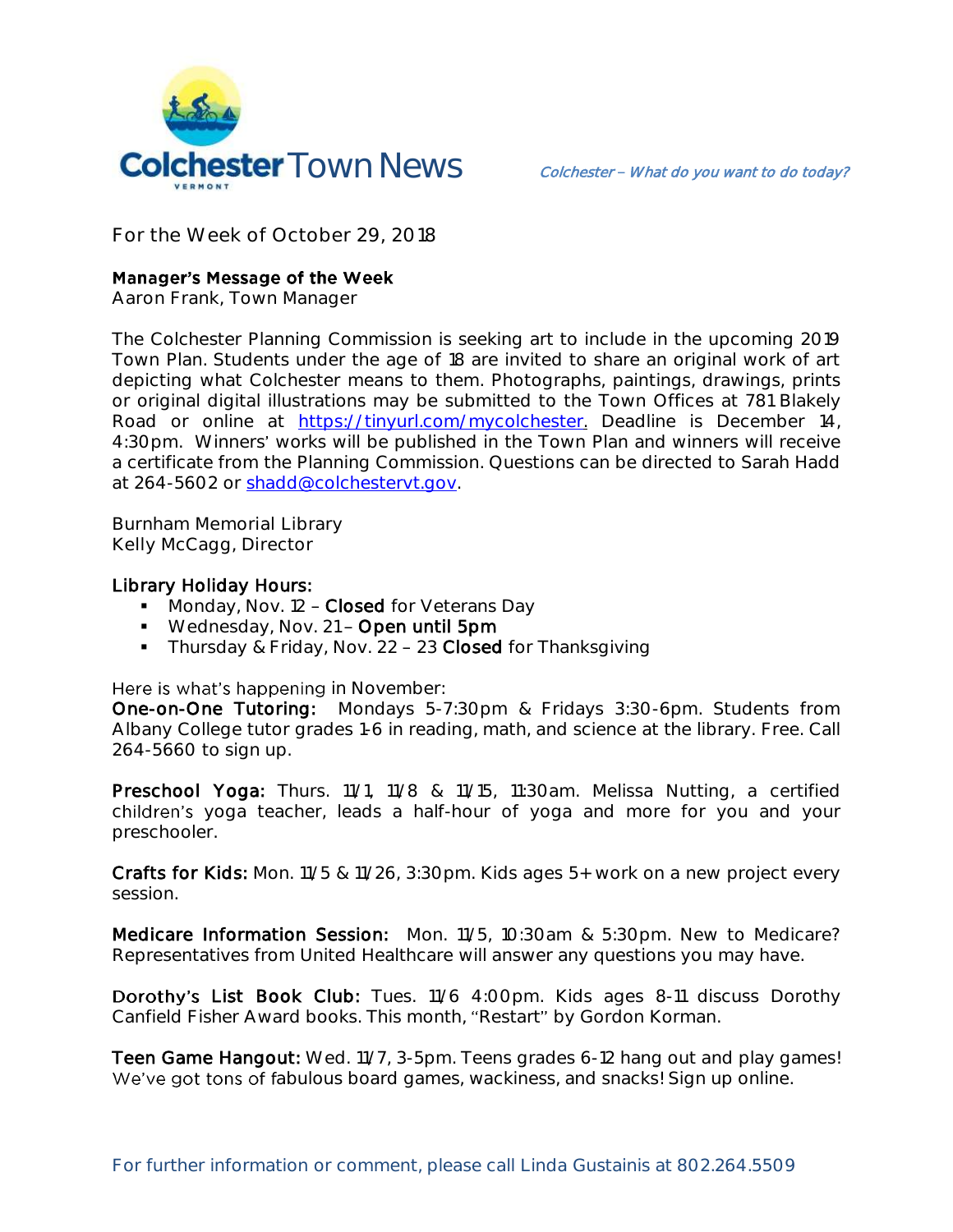

Braided Rug Workshop: Sat. 11/17, 10am-1pm. All materials provided to make a small green rag rug; you may bring cotton/cotton-blend t-shirts to add other colors. Registration required.

For more information visit<http://colchestervt.gov/library> or call (802) 264-5660.

**Parks and Recreation Department Glen Cuttitta, Director**

The only thing cooler than the weather right now is the upcoming at the Bayside Activity Center! For more info, please visit http://colchestervt.gov/recreation or find the listing in the Fall Program Guide (page numbers include below). You must register with Rec to attend these programs:

- **Prime Time Slime Time (p.6): Wed. 11/7 & 11/14, 10:30-11:30am**
- Thanksgiving Side Dishes Youth Cooking Program (p.9): Sat. 11/10, 4-5:30pm
- Baking Hand Pies Adult Cooking Program (p.16): Sat. 11/17, 2-6pm
- **Family Sugar Cookies Family Cooking Program (p.6): Sat. 12/1, 2-4:30pm**
- Self-Care During the Holidays (p.17): NEW DATE! Sun. 12/16, 10am-noon

Colchester Youth Basketball League (CYBL) Registration is still open. Season starts soon! 11/12 2/16. Volunteer coaches still needed! Find more info at http://colchestervt.gov/recreation/CYBL.

Parks Update:

- **Bathrooms at Airport Park & Bayside Park are closed for the season**
- **Tennis nets at all parks will soon be taken down for the season**
- Site work for an ice rink at Airport Park has finished.
- **For more about Parks and Recreation visit [http://colchestervt.gov/recreation](http://colchestervt.gov/Recreation/parksNRec.shtml)** or call (802) 264-5640.

**Upcoming Town Meetings:** 

- Friends of the Library Meeting: (At Burnham Library) Wednesday, 11/14 6:30 7:30pm. A non-profit organization that supports the Library in a variety of ways including fund-raising, sponsoring programs throughout the year for adults and children, and volunteering time. Come if you're interested in volunteering or becoming a member!
- Planning Commission: Due to the Tuesday, 11/6 election, the next meeting will be held Wednesday 11/7 at 7 PM; 2nd November meeting: Tuesday 11/20.
- **Development Review Board:**  $2^{nd}$  Wednesday of the month, 7:00pm. Next meeting: 11/14.